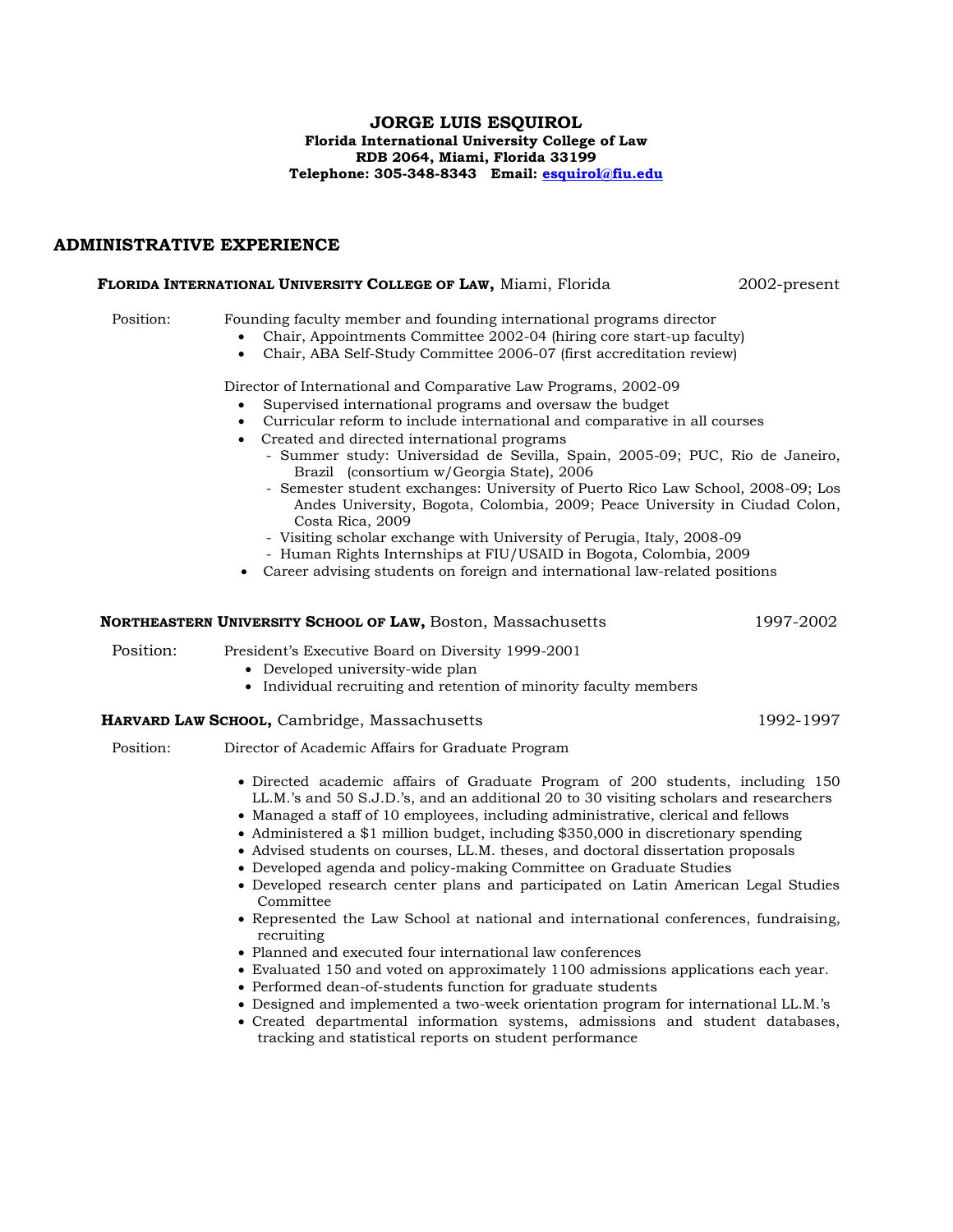# **ACADEMIC EXPERIENCE**

| FLORIDA INTERNATIONAL UNIVERSITY COLLEGE OF LAW, Miami, Florida<br>2002-present |                                                                                                                                                                                                            |             |
|---------------------------------------------------------------------------------|------------------------------------------------------------------------------------------------------------------------------------------------------------------------------------------------------------|-------------|
| Position:<br>Teaching:                                                          | Professor of Law, 2002-Present<br>International and Comparative Law, International Business Transactions, International<br>Trade Law and Policy, Latin American Law and Politics, Payment Systems, Secured |             |
| Service:                                                                        | Transactions, Business Organizations<br>Cuban-American Law Students Association (2002-10); Stonewall Legal Alliance (2002-10)                                                                              |             |
|                                                                                 | FULBRIGHT DISTINGUISHED CHAIR IN LAW, UNIVERSITY OF TRENTO, Trento, Italy                                                                                                                                  | 2015-2016   |
| Position:<br>Teaching:                                                          | Distinguished Visiting Professor of Law<br>Law & Politics in Latin America                                                                                                                                 |             |
|                                                                                 | <b>UNIVERSITY OF DENVER, STURM COLLEGE OF LAW, Denver, Colorado</b>                                                                                                                                        | Fall 2011   |
| Position:<br>Teaching:                                                          | Visiting Professor of Law<br>International Business Transactions; Law & Politics in Latin America                                                                                                          |             |
|                                                                                 | BROWN UNIVERSITY, WATSON INSTITUTE FOR INTERNATIONAL STUDIES, Providence, RI                                                                                                                               | Spring 2008 |
| Position:                                                                       | Visiting Professor of International Studies, Research Appointment                                                                                                                                          |             |
|                                                                                 | NORTHEASTERN UNIVERSITY SCHOOL OF LAW, Boston, Massachusetts                                                                                                                                               | 1997-2002   |
| Position:<br>Teaching:                                                          | Associate Professor 2000-2002, Assistant Professor 1997-2000<br>Corporations; International Business Transactions; Law & Politics in Latin America;<br><b>Payment Systems</b>                              |             |
| Service:                                                                        | Latino/a Law Students Association, Advisor 1997-2002; Admissions Committee 1998-<br>2001; NU Forum 1997-1998.                                                                                              |             |
|                                                                                 | <b>UNIVERSITY OF MIAMI SCHOOL OF LAW, Miami, Florida</b>                                                                                                                                                   | Spring 2002 |
| Position:<br>Teaching:                                                          | Visiting Professor of Law<br>Corporations, Law & Politics in Latin America                                                                                                                                 |             |

# **GUEST TEACHING**

| INSTITUTE FOR GLOBAL LAW AND POLICY, HARVARD LAW SCHOOL, Cambridge, MA           |                                   |
|----------------------------------------------------------------------------------|-----------------------------------|
| Property, Informality & Blockchain (w/ O. Korhonen), TIJ, Bangkok. Thailand      | January 5-11, 2019                |
| Inequality and Political Economy, Thai Institute of Justice, Bangkok, Thailand   | January 6-12, 2018                |
| Informality, Development, Inequality ( $w/R$ . Wai & Y. Goyal) Bangkok, Thailand | January 6-11, 2017                |
| Property Law and Agrarian Reform (w/ Sylvia Kangara) Capetown, S. Africa         | January 7-12, 2016                |
| Law and Development (w/ John Ohnesorge), Doha, Qatar                             | January 3-10, 2015                |
| Law and Development (w/Scott Newtown), Doha, Qatar                               | January 4-11, 2014                |
| Comparative Law (w/Gunter Frankenberg & Horatia Muir-Watt), Doha, Qatar          | January 7-11, 2013                |
| Renewing Latin American Legal Studies, Cambridge, MA                             | June 1-9, 2011                    |
| Law & Economic Development (w/ H. Alviar, A. Santos, H. Sayed), Cambridge, MA    | June 2-10, 2010                   |
| UNIVERSITÀ DEGLI STUDI DI PERUGIA, Perugia, Italy                                |                                   |
| Diritto Civile (Property Law with Prof. Morio Posorio Morello, in Itolian)       | $M$ <sub>arc</sub> h 6.15 $0$ 010 |

| Diritto Civile (Property Law, with Prof. Maria Rosaria Marella, in Italian) | March 6-15, 2019             |
|-----------------------------------------------------------------------------|------------------------------|
| Private Law (with Prof. Maria Rosaria Marella)                              | May 7-8, 2012                |
| Comparative Law (with Prof. Giovanni Marini)                                | November 23–December 4, 2009 |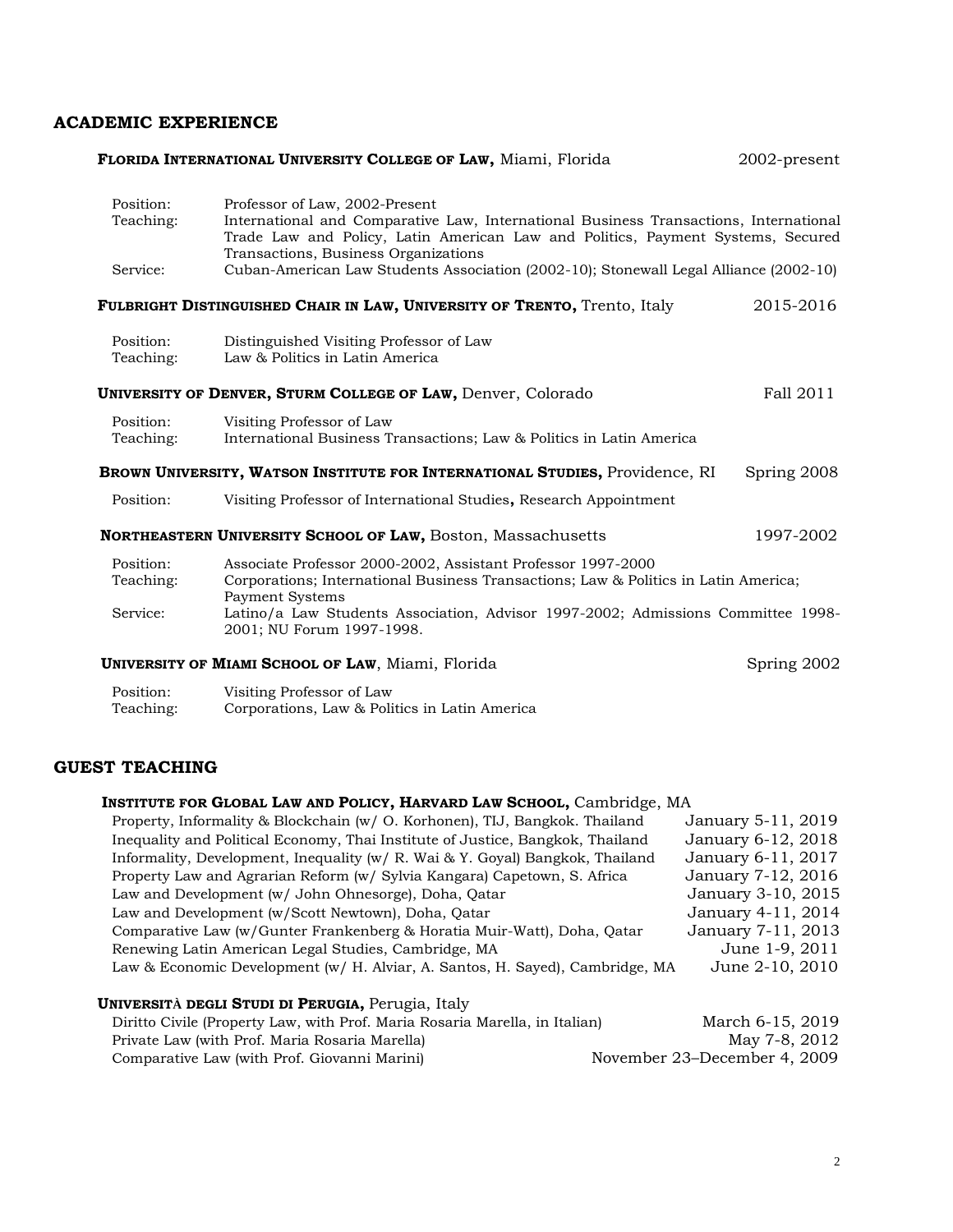| <b>UNIVERSITÀ DEL PIEMONTE ORIENTALE, Novara, Italy</b>                                                                                                                                                          |                                                                                             |
|------------------------------------------------------------------------------------------------------------------------------------------------------------------------------------------------------------------|---------------------------------------------------------------------------------------------|
| Visiting Professor, Diritto Commerciale Comparato: Le Garanzie Reali<br>(Comparative Secured Transactions, in Italian)                                                                                           | December 1-Dec. 18, 2019<br>November 26-Dec. 14, 2018                                       |
| UNIVERSIDAD DE LOS ANDES, Bogotá, Colombia<br>Visiting Professor, Derecho latinoamericano y desarrollo (in Spanish)                                                                                              | June 16-27, 2014                                                                            |
| UNIVERSIDAD ICESI, Cali, Colombia<br>Visiting Professor, Derecho y Desarrollo Económico (in Spanish)<br>Las ficciones del derecho latino-americano (in Spanish)                                                  | September 25-27, 2014<br>September 19-21, 2013<br>September 20-22, 2012                     |
| UNIVERSITY OF PUERTO RICO, ESCUELA DE DERECHO, Río Piedras, PR<br>Visiting Professor, Las ficciones del derecho latino-americano (in Spanish)                                                                    | March 31-April 5, 2011                                                                      |
| <b>UNIVERSITY FOR PEACE, Ciudad Colón, Costa Rica</b><br>Visiting Professor in International Law and Settlement of Disputes Master's Program<br>Course: International Trade Law and Development                  | March 14-19, 2011<br>May 3-14, 2010                                                         |
| PONTIFICIA UNIVERSIDAD JAVERIANA, Bogotá, Colombia<br>Visiting Professor in Law Doctoral Program<br>Course: Ficciones del derecho latino-americano (in Spanish)                                                  | March 26-30, 2012<br>August 23-27, 2010<br>September 28-October 2, 2009<br>March 9-13, 2009 |
| UNIVERSIDAD FRANCISCO MARROQUÍN, Guatemala City, Guatemala<br>Course: Derecho Comparado (Comparative Law, in Spanish)                                                                                            | September 7-11, 2009                                                                        |
| BROWN UNIVERSITY, Providence, Rhode Island<br>Institute in Law, Social Thought and Global Governance: Comparative Law                                                                                            | June 10-11, 2009                                                                            |
| <b>UNIVERSIDAD DE SEVILLA, Seville, Spain</b><br>FIU Summer Program: International Trade Law (w/Seville Prof. Miguel Angel Adame)<br>Transnational Commercial Law (w/Prof. Adame)                                | May-June 2007<br>May-June 2005                                                              |
| PONTIFÍCIA UNIVERSIDADE CATÓLICA, Rio de Janeiro, Brazil<br>Georgia State, FIU, and Seattle University Summer Abroad Program<br>Course: International Trade and Human Rights (w/ PUC Professor Florian Hoffmann) | June 2006                                                                                   |

# **EDUCATION**

| <b>HARVARD LAW SCHOOL, Cambridge, Massachusetts, S.J.D.</b>                                                                                             | 2001 |
|---------------------------------------------------------------------------------------------------------------------------------------------------------|------|
| Fields of Study: History of Civil Law Systems (Professor Charles Donahue),                                                                              |      |
| Latin American Political History (Professor Jorge Dominguez), Legal Theory (Professor Duncan Kennedy)                                                   |      |
| Dissertation Title: Excessive Legalism, Lawlessness and Other Stories about Latin American Law                                                          |      |
| <b>HARVARD LAW SCHOOL, Cambridge, Massachusetts, J.D.</b><br>Harvard Legal Aid Bureau, Harvard International Law Journal, La Alianza                    | 1989 |
| <b>GEORGETOWN UNIVERSITY,</b> Washington, D.C., B.S.B.A. in Finance, summa cum laude<br>Concentrations: International Economics, Latin American Studies | 1986 |

Beta Gamma Sigma (Finance Honor Society), National Dean's List, "Of Human Rights" Non-profit Organization (Student Intern and Coordinator)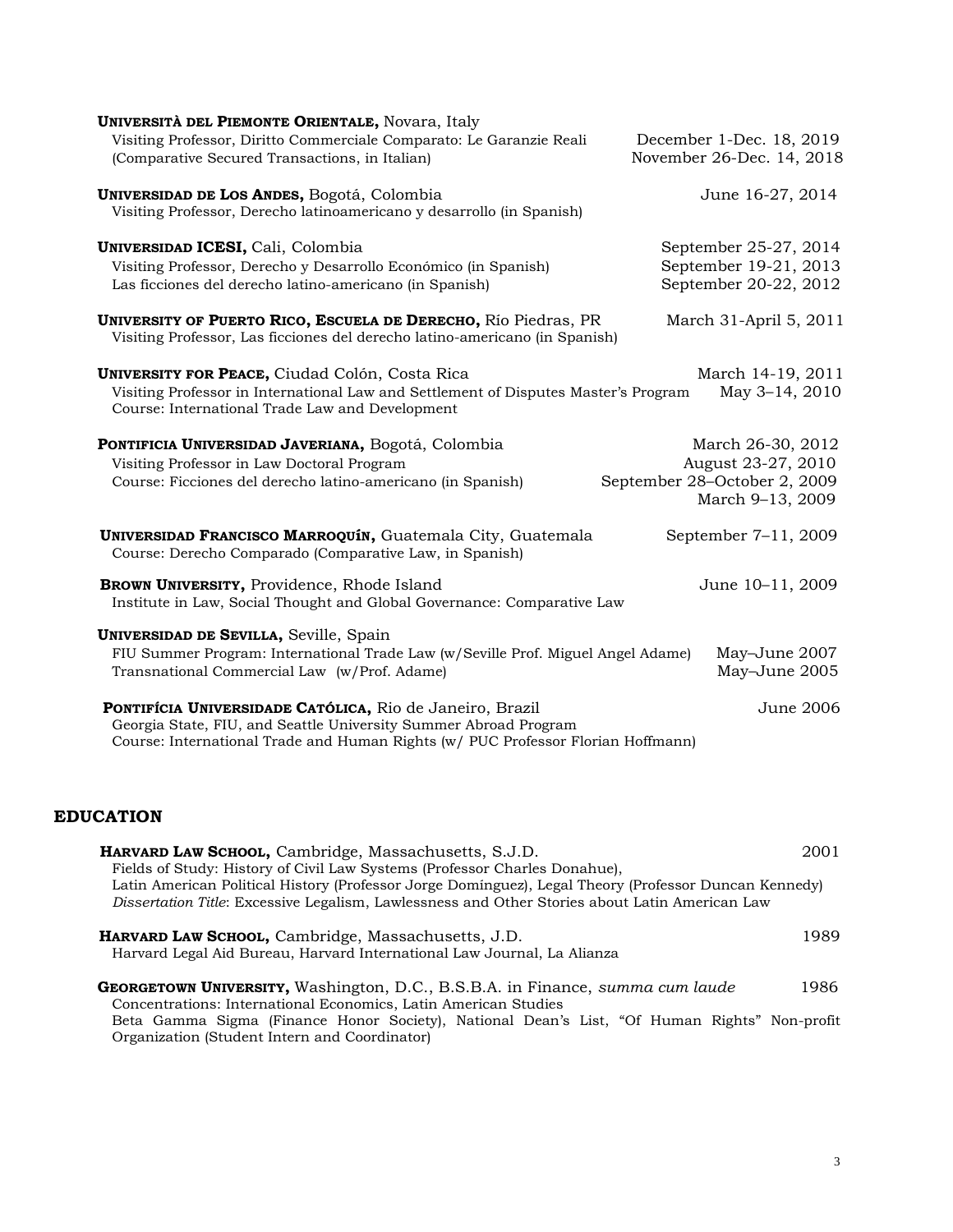### **OTHER WORK EXPERIENCE**

| <b>SHEARMAN &amp; STERLING, New York, New York</b><br>Represented Venezuelan and Mexican corporate clients on project finance, Eurobond offerings,<br>debt swaps and general corporate law. Planned and executed a seminar on project finance in Venezuela. | 1990-92 |
|-------------------------------------------------------------------------------------------------------------------------------------------------------------------------------------------------------------------------------------------------------------|---------|
| <b>UNITED STATES DISTRICT COURT, Southern District of Florida, Miami, Florida</b><br>Judicial Clerk to the Honorable Stanley Marcus                                                                                                                         | 1989-90 |
| <b>MASSACHUSETTS ATTORNEY GENERAL, Boston, Massachusetts</b><br>Assisted in pending litigation in the Government Bureau                                                                                                                                     | 1988    |
| <b>STEEL, HECTOR &amp; DAVIS, Miami, Florida</b><br>Summer associate in the corporate department                                                                                                                                                            | 1987    |

**SOCIETY FOR INTERCULTURAL EDUCATION, TRAINING & RESEARCH,** Washington, D.C.1982-86 Financial accounting for Georgetown University affiliated non-profit organization

### **PUBLICATIONS**

#### **Books**

RULING THE LAW: LEGITIMACY AND FAILURE IN LATIN AMERICAN LEGAL SYSTEMS. Cambridge University Press (2019).

FICÇÕES DO DIREITO LATINOAMERICANO. Saraiva Editores, Brazil. April 2016. In Portuguese.

LAS FICCIONES DEL DERECHO LATINOAMERICANO, Universidad de los Andes, Siglo del Hombre Editores, Bogotá, Colombia, 2014. In Spanish.

#### **Articles**

*Making the Critical Moves,* 92 UNIVERSITY OF COLORADO LAW REVIEW \_\_ (forthcoming 2021).

*Credit Supports for Italian Specialty Products: The Case of Prosciutto and Long-Aged Cheese,* FIU LAW REVIEW ("Made in Italy" Issue, forthcoming Spring 2020)

*Il regime della proprietà come strumento della giustizia transizionale,* in RIVISTA CRITICA DEL DIRITTO PRIVATO, Anno XXXVII -4 (2019). In Italian.

*La Proprietà in America Latina fra Titolarità e Informalità*, IN RIVISTA CRITICA DEL DIRITTO PRIVATO, Anno XXXIV-4, Italy. (2016). In Italian.

*Legal Latin Americanism*, 16 YALE HUMAN RIGHTS AND DEVELOPMENT LAW JOURNAL 145 (2013)

*The Three Globalizations in Latin America*, 3 COMPARATIVE LAW REVIEW 1 (2012)

*The Turn to Legal Interpretation in Latin America,* 26 AMERICAN UNIVERSITY INTERNATIONAL LAW REVIEW 1031 (2011)

*Fallimento del diritto Latino Americano*, RIVISTA CRITICA DEL DIRITTO PRIVATO, Italy (2011). In Italian.

*The Latin American Tradition of Legal Failure*, 2 COMPARATIVE LAW REVIEW 1.6 (2011)

*Writing the Law of Latin America*, 40 GEORGE WASHINGTON INTERNATIONAL LAW REVIEW 693 (2009)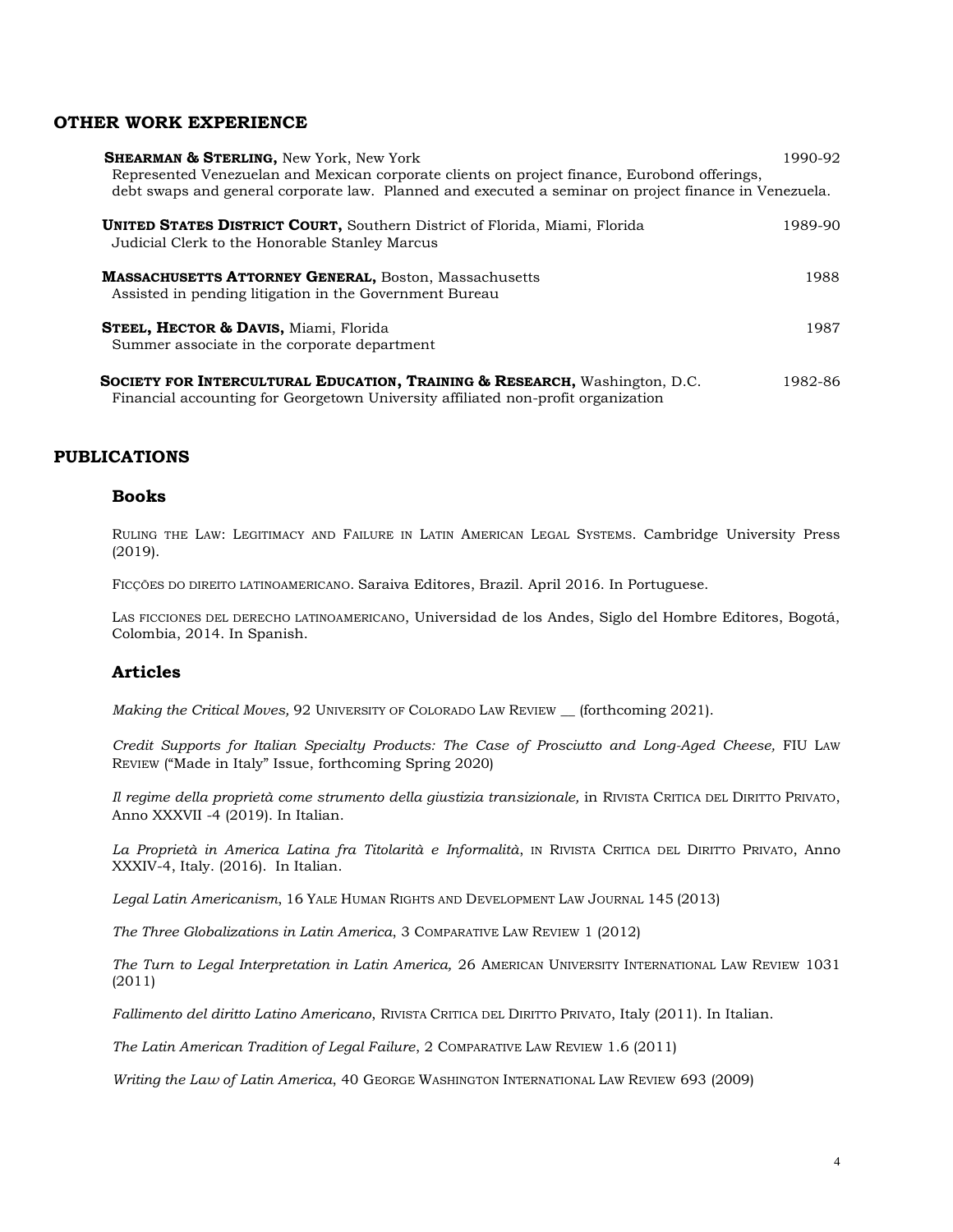*The Failed Law of Latin America*, 56 AMERICAN JOURNAL OF COMPARATIVE LAW 75 (2008)

*Titling and Untitled Housing in Panama City*, 4:2 TENNESSEE JOURNAL OF LAW AND PUBLIC POLICY 243 (2008)

*Alejandro Álvarez's Latin American Law: A Question of Identity*, 19 LEIDEN JOURNAL OF INTERNATIONAL LAW 931 (2006)

*Continuing Fictions of Latin American Law*, 55 FLORIDA LAW REVIEW 31 (2003)

*Negotiating Colombia's Peace Process: Disagreements of International Law*, 13 LEIDEN JOURNAL OF INTERNATIONAL LAW 495 (2000)

*Can International Law Help? An Analysis of the Colombian Peace Process*, 16 CONNECTICUT JOURNAL OF INTERNATIONAL LAW 23-93 (2000)

*The Fictions of Latin American Law*, 1997 UTAH LAW REVIEW 425 (1997)

*Foreign Investment: Revision of the Andean Foreign Investment Code*, 29 HARVARD INTERNATIONAL LAW JOURNAL 169 (1988)

# **Book Chapters**

*Las presunciones y cargas en la restitución de tierras en Colombia*, IN PERSPECTIVAS INTERDISCIPLINARIAS DE LA PROPIEDAD EN COLOMBIA (Ediciones Uniandes, forthcoming). In Spanish.

*The Presumptions and Burdens of Land Restitution in Colombia,* in (RE)DESIGNING JUSTICE FOR PLURAL SOCIETIES, edited by Marie-Claire Foblets, Max Planck Institute for Social Anthropology, Routledge Press (forthcoming).

*Zonas Econômicas Agroindustriais: Combinando o Desenvolvimento Econômico e a Reforma Agrária na Colômbia,* in PROPRIEDADES EM TRANSFORMAÇÃO, edited by Tomaso Ferrando, Diogo Coutinho, Iagê Miola, Flavio Prol, Editora Blucher, Brazil. (August 2018). In Portuguese.

*The Geopolitics of Constitutionalism in Latin America*, in CONSTITUTIONALISM IN THE AMERICAS, Studies in Comparative Law and Legal Culture Series, edited by Colin Crawford and Daniel Bonilla Maldonado, Edward Elgar Press. (February 2018).

*Formalizing Property in Latin America*, in COMPARATIVE PROPERTY LAW. Edited by Lionel Smith (McGill) and Michele Graziadei (Torino). Edward Elgar Press (2017)

*The Impact of Transnational Comparativism on Law in Latin America,* in COMPARISONS IN LEGAL DEVELOPMENT: THE IMPACT OF FOREIGN AND INTERNATIONAL LAW ON NATIONAL LEGAL SYSTEMS, Swiss Institute of Comparative Law Series, Schulthess, Switzerland (2016).

*El Nuevo Latinoamericanismo Jurídico*, in LA GEOPOLÍTICA DEL CONOCIMIENTO JURÍDICO, Los Andes University and Siglo del Hombre, Colombia (January 2016). In Spanish

*¿Ayuda la internacionalización? Un análsis del proceso de paz colombiano de 1998,* in "PERSPECTIVAS JURÍDICAS PARA LA PAZ", Los Andes University Press, edited by Helena Alviar and Isabel Cristina Jaramillo (2016). In Spanish

*La geopolítica del constitucionalismo en Latino-America*, in EL CONSTITUCIONALISMO EN EL CONTINENTE AMERICANO. Siglo del Hombre (Colombia, April 2016), In Spanish.

Latin America, in OXFORD HANDBOOK OF THE HISTORY OF INTERNATIONAL LAW, Oxford University Press (2012)

*O direito fracassado da América Latina,* in DIREITO E INTERPRETAÇÃO: RACIONALIDADES E INSTITUIÇÕES, Editora Saraiva, São Paulo, Brazil (2011). In Portuguese.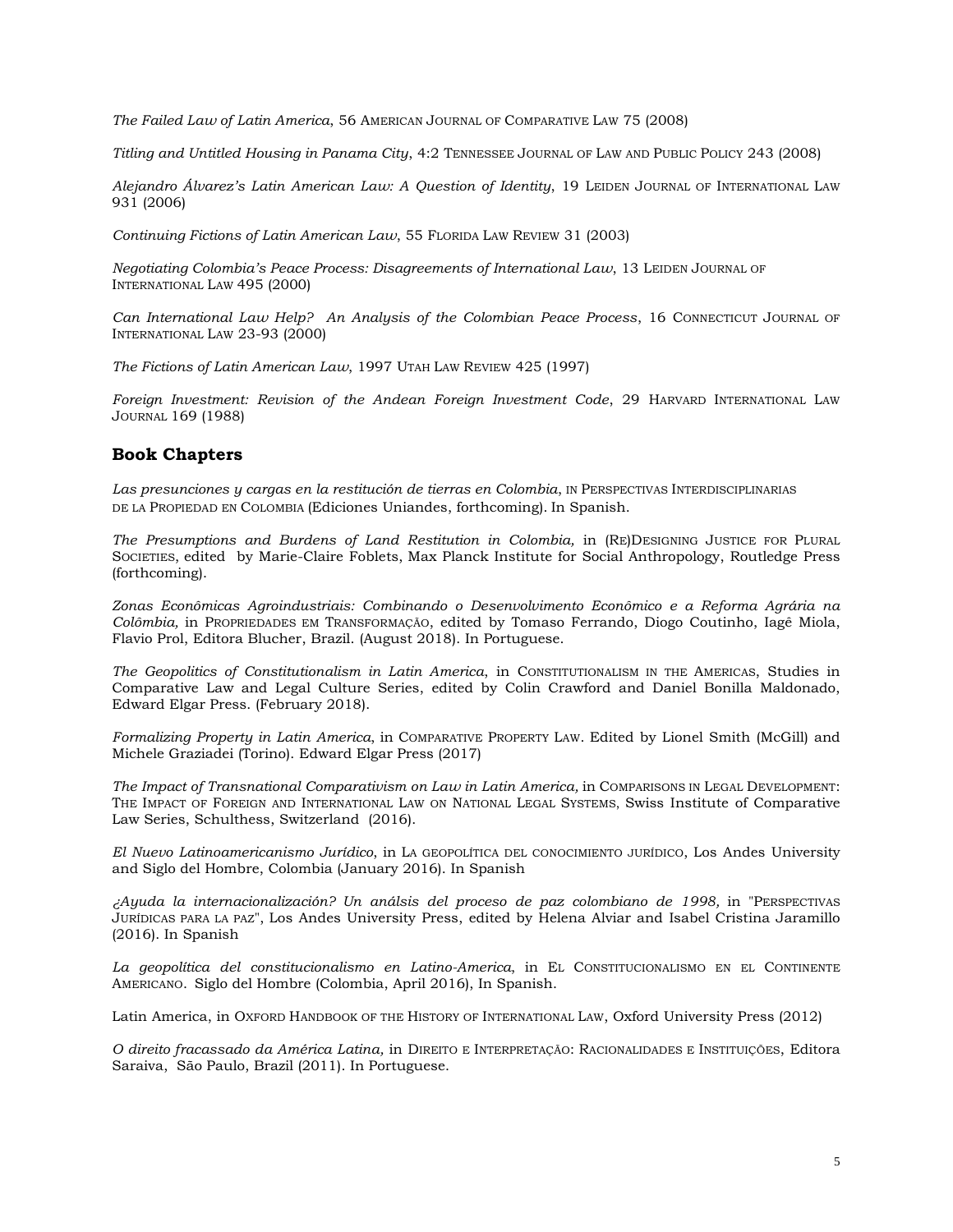*Where is Latin America Headed ? A Critique of the Sociolegal Approach to Latin America*, BEYOND LAW 115 (2003) (English translation of *¿Hacia dónde va Latinoamérica ?*)

*¿Hacia dónde va Latinoamérica? Una crítica al enfoque sociojurídico sobre América Latina*, in Mauricio García Villegas and César A. Rodríguez, eds., DERECHO Y SOCIEDAD EN AMÉRICA LATINA: UN DEBATE SOBRE LOS ESTUDIOS JURÍDICOS CRÍTICOS. ILSA (2003)(original in Spanish)

*At the Head of the Legal Family: René David*, Chapter 8 in RE-THINKING THE MASTERS OF COMPARATIVE LAW, Hart Publishing, ed. by Annelise Riles, Northwestern University School of Law (2001)

*El Proceso de Paz: Conforme al Derecho Internacional*, in EL DERECHO COMO LA CONTINUACIÓN DEL CONFLICTO Y EL LENGUAJE DE LA PAZ. Plaza & Janes Editores: Bogotá, Colombia (1999) (Received Best Book Award by the Bogotá Book Chamber of Commerce in the area of Law and Social Sciences, 2000)(original in Spanish)

### **ACADEMIC PRESENTATIONS**

"The Resources of Capitalism," Globinar Series, Sciences Po Law School, Paris. November 19, 2020.

"Liberalità e capacità di donare: Il caso della Florida," at Fondazione Italiana del Notariato, Rome. Webinar recorded October 29, 2020. (In Italian).

"Credit Supports for Italian Specialty Products: The Case of Prosciutto and Long-Aged Cheeses," FIU Law Review Symposium, Miami, FL. February 21, 2020.

"Dead Ends and Blind Alleys in the Future of Work," Beyond Inequality Project, University of Texas Law School -Austin, February 13-15, 2020.

"Ruling the Law: Legitimacy and Failure in Latin American Legal Systems," Book Presentation at American Society of Comparative Law, University of Missouri, Columbia. October 17-19, 2019.

"The Common Repertoires of Progressive Critique," at Transforming Critique Conference, Sciences Po Law School, Paris, France. June 18, 2019.

"Le cliniche legali negli Stati Uniti," Università degli Studi di Perugia, Italy, March 7, 2019. (In Italian).

"Informality and Economic Development." Universidad de los Andes, Bogotá, Colombia. August 22, 2018.

"La restituzione della proprietà: Giustizia transizionale nel diritto privato" at Doctoral Summer School, Università degli Studi di Perugia. Facoltà di Giurisprudenza, Perugia, Italy, July 2-6, 2018 (in Italian).

"The Political Valences of Lex Cryptographia," at Institute of Global Law and Policy, Harvard Law School, Cambridge, MA, June 2-3, 2018.

"The Geopolitics of Latin American Law," at Program on International Organizations, Law and Diplomacy, Washington College of Law, American University, Washington, D.C., April 4, 2018.

"When Inequality is the Goal" at The Role of Law in the Production of Inequality: Idea Lab at Rapoport Center for Human Rights, University of Texas Law School, Austin, Texas, March 29-31, 2018.

"Zonas Econômicas Agroindustriais: Combinando o Desenvolvimento Econômico e a Reforma Agrária na Colômbia" at Conference on Properties in Transformation, Centro Brasileiro de Análise e Planejamento (CEBRAP), São Paulo, Brazil, December 18-19, 2017 (In Portuguese).

"O direito fracassado da América Latina," Lecture at Pontifícia Universidade Católica do Rio de Janeiro, Rio de Janeiro, Brazil, December 12, 2017 (In Portuguese).

"Social Science and Informal Property," lecture at Max Planck Institute of Social Anthropology, Halle, Germany, June 14-16, 2017.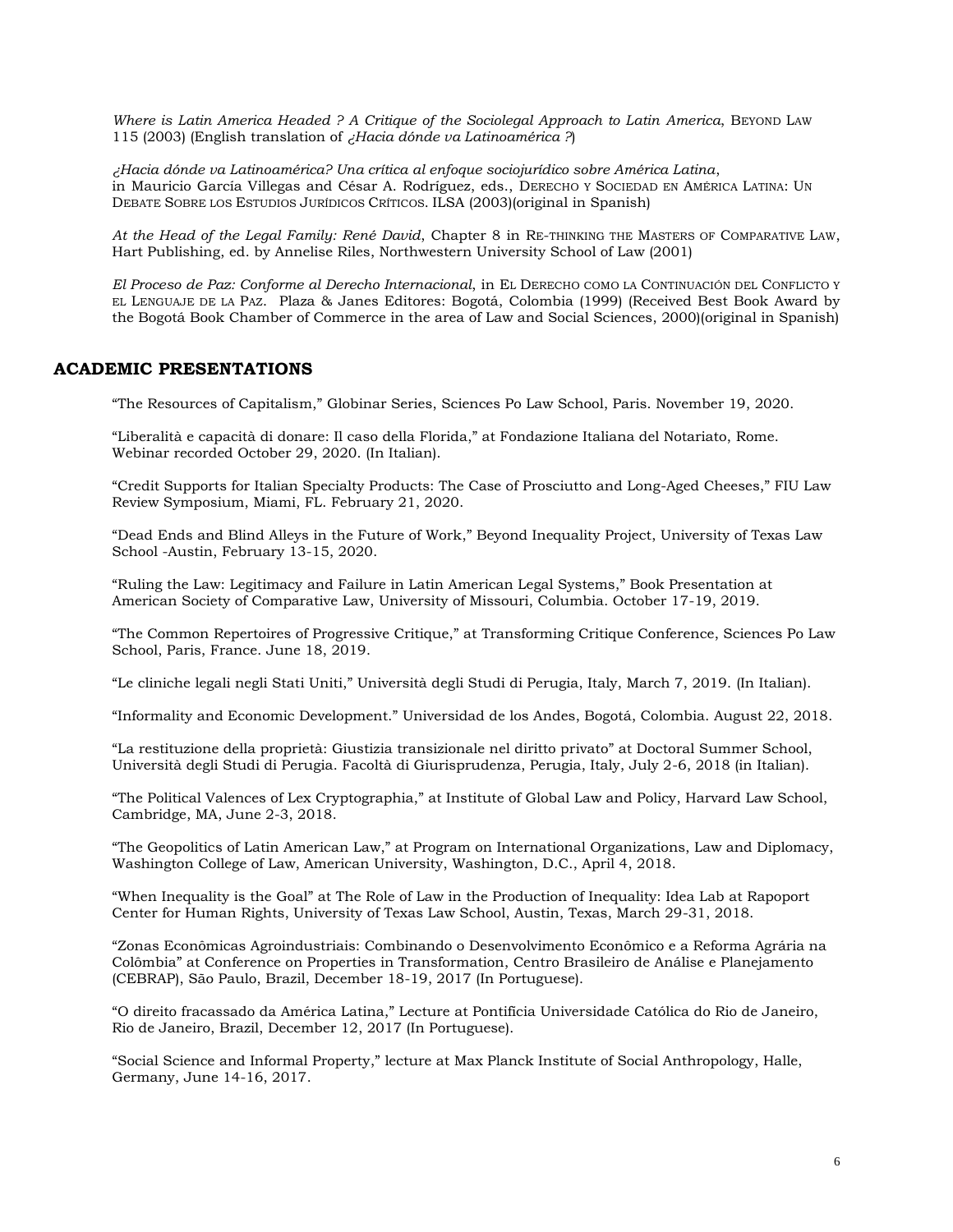"The New Political Economy of Globalization," at Institute of Global Law and Policy, Harvard Law School, Cambridge, MA. June 6, 2017.

"Restitución y Reforma Agraria en Colombia: Presunciones y Pruebas," at Conference on Desafíos de la Teoría de la Propiedad, Universidad del Rosario, Bogotá and Universidad del Norte, Barranquilla, Colombia, May 12-15, 2017 (In Spanish).

"Ficções do direito Latino-americano," Lecture to faculty and graduate students. Universidade de São Paulo, Brazil, December 14, 2016 (In Portuguese).

"El paradigma de derecho-y-desarrollo en América Latina: La influencia estadounidense sobre el derecho en la región," Lecture at International Academy of Comparative Law, opening speaker at Latin American Regional Congress, Montevideo, Uruguay, November 17, 2016 (In Spanish).

"Agrarian Reform in the Colombian Peace Talks," invited speaker in Department of International Relations at University of Trento, Trento, Italy. May 24, 2016.

"I confini della proprietà: la pace e la riforma agraria in America Latina," invited speaker at Università degli Studi di Trieste. May 19, 2016, Trieste, Italy (in Italian).

"Il processo di pace in Colombia e la riforma agraria" invited speaker at Doctoral program at Universita degli Studi di Trento, Trento, Italy. May 12, 2016 (in Italian).

"Locale e globale nel diritto Latino Americano. Il caso della proprietà rurale e urbana." Invited Speaker at University of Perugia, Perugia Italy, April 22, 2016. (in Italian)

"Sistemi giuridici latino-americani: il processo di pace in Colombia" guest taught in Sistemi giuridici course at Universita degli Studi del Piemonete Orientale, Novara, Italy April 13, 2016 (in Italian)

"Il processo di pace in Colombia e le implicazioni per la riforma agraria" Invited speaker at Doctoral Program, University of Torino, Torino, Italy. April 12, 2016 (in Italian)

Invited speaker on Latin America, at African Scholars Workshop at University of Cape Town South Africa, January 17-24, 2016

"Agrarian Reform in the Colombian Peace Process with the FARC," plenary presentation at Los Andes University, Bogota, Colombia, August 12, 2015.

"Informal Law in Latin America," invited speaker at Law Summer School at the University of Perugia, Italy. June 24, 2015.

"Legal Pluralism in Latin America," Conference on Legal Pluralism, University of Torino, Italy, September 11-13, 2014

"El proceso de paz de Andres Pastrana" authors' workshop for forthcoming book. Universidad de los Andes, Bogotá, Colombia, August 23, 2014

"Las ficciones del derecho latinoamericano" book presentation, Universidad ICESI, Cali, Colombia. September 25, 2014 (in Spanish)

"The Geopolitics of Latin American Constitutionalism," Unviversidad de los Andes, Bogotá, Colombia, August 22, 2014

"Las ficciones del derecho latinoamericano" Universidad de Los Andes, Bogotá, Colombia, June 18, 2014 (in Spanish)

"A New Model for Legal Education in the U.S.: The Traditional Latin American Model ?" Latcrit South-North Exchange, Bogotá, Colombia, June 13, 2014

"The Three Globalizations of Legal Thought- A Latin American Critique" Harvard Law School, Institute of Global Law and Policy, Cambridge, MA. June 4, 2014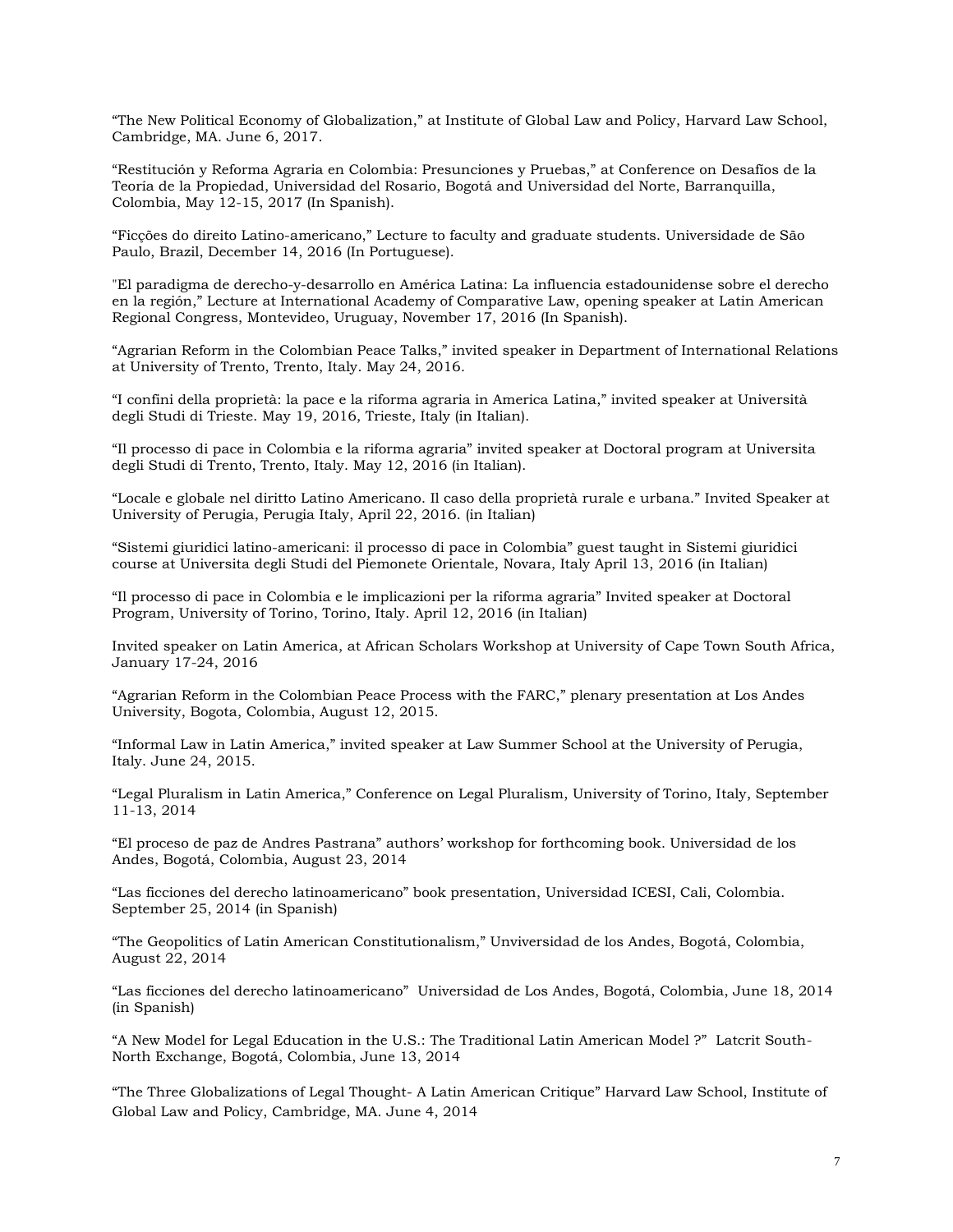"El latinoamericanismo jurídico," Universidad de Los Andes, Bogotá, Colombia. March 27, 2014 (in Spanish)

"El procedimiento civil en EEUU: El caso Chevron," Universitat de Valencia, Spain. March 12, 2014 (in Spanish)

"La responsabilidad social en el derecho de empresas en EEUU," Universidad de Sevilla, Spain. March 10, 2014 (in Spanish)

"Property Rights as a basis of Economic Development," Institute for Global Law and Policy, Doha, Qatar. January 8, 2014

"La titularisation de la propriété au Panama: Une stratégie pour l'avancement de la justice sociale, ou plutôt pour le plus efficace déplacement des pauvres du centre-ville," Hautes Etudes Internationales, Université Laval, Québec, Canada. December 5, 2013 (in French)

"El proceso de paz de Andrés Pastrana," Universidad de los Andes, Bogotá, Colombia. October 31, 2013 (in Spanish)

"Derecho y Desarrollo Económico," Universidad ICESI, Cali, Colombia. September 20, 2013 (in Spanish)

"Comparative Law in Action: The Chevron-Ecuador Litigation," Università di Torino, Italy. May 20, 2013

"Titling and Untitled Housing in Panama City," Facoltà di Giurisprudenza, Università di Trieste, Trieste, Italy May 15, 2013

"Titling and Untitled Housing in Panama City," guest lecture at Critical Theory Seminar, University of Colorado School of Law, Boulder, Colorado. January 31, 2013

"Comparative Law and the Periphery," Global Law and Policy Workshop, Doha, Qatar. January 7, 2013

"El derecho fallido de América Latina," Universidad del Norte, Barranquilla, Colombia. October 7, 2012

"El derecho fallido de América Latina," Universidad ICESI, Cali, Colombia. September 20, 2012

"Titling and Untitled Housing in Panama City," guest lecture at Property Law Seminar, of Professor Maria Rosaria Marella, Università degli Studi di Perugia, Italy. May 8-9, 2012

"The Failed Law of Latin America," at conference on Foreign and International Law Influences on National Law, Swiss Institute of Comparative Law, Lausanne, Switzerland. April 25-27, 2012

"The Failed Law of Latin America," at conference on The Politics of Legal Knowledge in Global North-South Academic Exchange, Yale Law School, New Haven, Connecticut. April 13-14, 2012

"The Politics of Language," at Harvard S.J.D. Program's Global Legal Education Forum, Cambridge, Massachusetts. March 23-24, 2012

"Property Analytics in Latin America," at Property Rights and the Human Rights Agenda, University of Texas School of Law, Austin, Texas. March 1-2, 2012

"Renewing Latin American Legal Studies," at conference on Renewing Latin American Legal Studies, Tulane Law School, New Orleans, Louisiana. February 9-11, 2012

"Duncan Kennedy's Three Globalizations *in Latin America*," Workshop at University of Colorado School of Law, Boulder, Colorado. October 28-30, 2011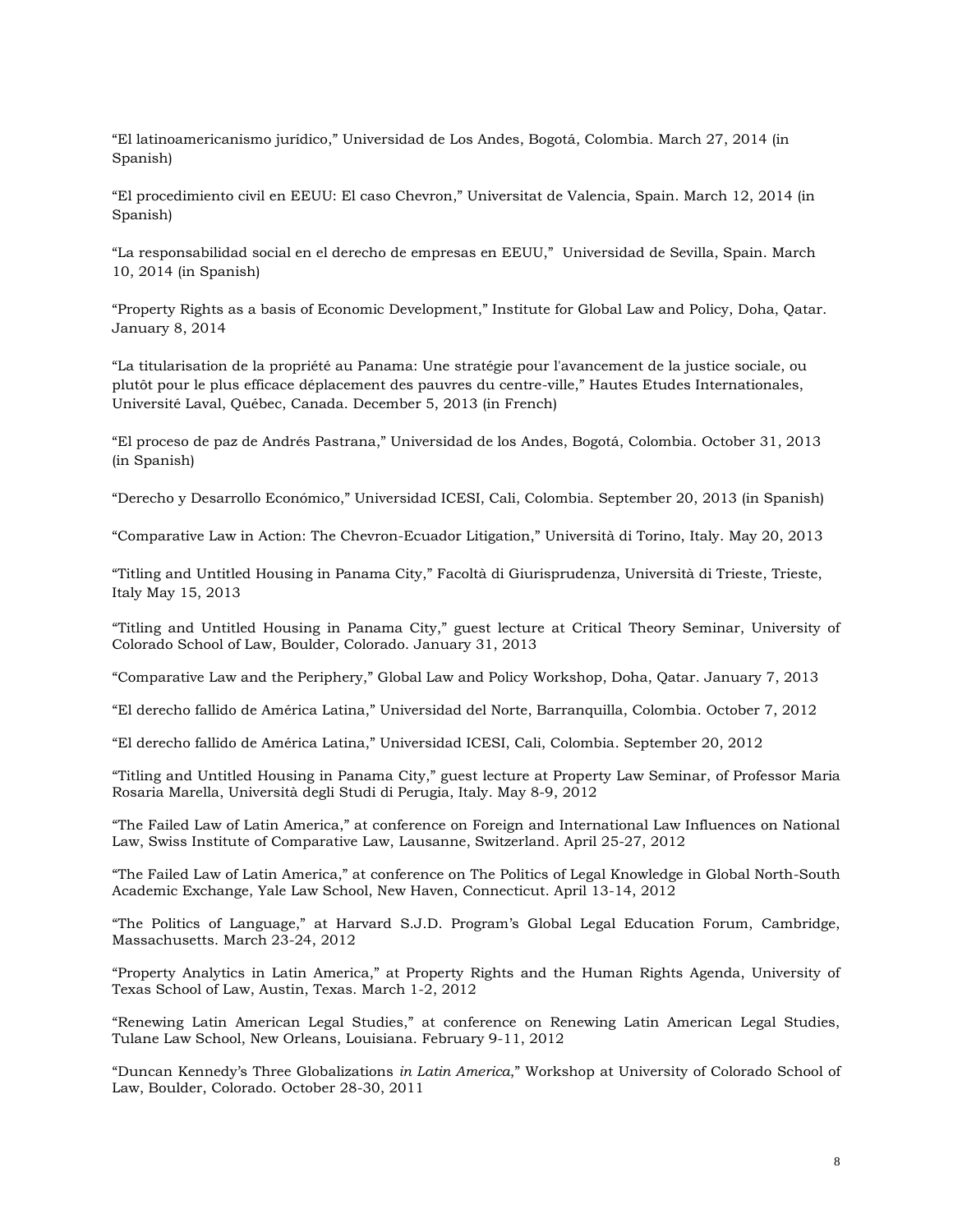"Labor Rights in the Americas' Free Trade Agreements" at Human Rights Conference, University of the Pacific, McGeorge College of Law, Sacramento, California. March 11-12, 2011

"Property Provisions in Latin American Constitutions" at Latin American Constitutionalism Symposium, University of Texas, Austin, Texas. March 4-5, 2011

"The History of International Law in Latin America" at Oxford University Press Writers Workshop on the History of International Law, University of Basel, Interlaken, Switzerland. January 12-15, 2011

"Renewing Latin American Legal Studies" at International Global Law and Policy Workshop, Harvard Law School Workshop, Cambridge, Massachusetts. November 5, 2010

"The Turn to Legal Interpretation in Latin America," at XVIIIth International Congress of the International Academy of Comparative Law, Washington, D.C., July 30, 2010

"Private Law Theory and Law & Development," at Private Law Theory Workshop, American University Washington College of Law, Washington, D.C., July 28, 2010

"El derecho fallido de América Latina," Universidad Francisco Marroquín. Guatemala City, Guatemala. September 8, 2009 (in Spanish)

"Titling & Untitled Housing in Panama City," Peace University. San José, Costa Rica. March 27, 2009

"Las movidas típicas de los nuevos acercamientos críticos al derecho," Universidad de los Andes, Bogota, Colombia. March 6, 2009 (in Spanish)

"El derecho a un estado de derecho," Segundo Congreso Interamericano de Derechos Humanos, Ministry of Exterior Relations. Bogota, Colombia. November 6-7, 2008 (in Spanish)

"The Failed Law of Latin America," American Society of Comparative Law Annual Meeting. San Francisco, California. Oct. 2-4, 2008

"Fictions of Latin American Law," Stanford Law School, Latin American Law Seminar. Stanford, California. October 2, 2008

"El derecho fallido de América Latina," Nuevas perspectivas en Derecho y Desarrollo, Universidad de los Andes. Bogotá, Colombia. August 20-21, 2008 (in Spanish).

"Global Development: Vernacularizing the Rule of Law," After Empire: Global Governance Today, Brown University. Providence, Rhode Island. June 13-14, 2008

"Comparing identity-based movements in the U.S. legal academy," Third World Approaches to International Law, University of British Columbia School of Law, Vancouver, Canada. May 15-17, 2008

"O direito fracassado da América Latina," Colóquio Internacional de Direito e Interpretação: Racionalidade e Instituições, Escola de Direito, Fundação Getulio Vargas, São Paulo, Brazil. March 5, 2008 (in Portuguese)

"La critique du droit des années soixante-dix aux États-Unis," Colloque sur la critique du droit des années 70 à nos jours: Histoires, Influences et Perspectives." Université Pierre Mendès-France, Grenoble II. Grenoble, France. March 26-28, 2008 (in French)

"Law and Development's Impact on Legal Education in Latin America," Colloquium on Constructing Legal Traditions, Perugia Faculty of Law. Perugia, Italy. October 27, 2007

"The Fictions of Latin American Law in the Post-Washington Consensus," Latin American Studies Association Conference. Montreal, Canada. September 8, 2007 (in Spanish)

"The Failed Law of Latin America," Harvard Law School Conference on Global Law in Comparative Perspective: Latin America and Beyond. Cambridge, MA. June 16-17, 2007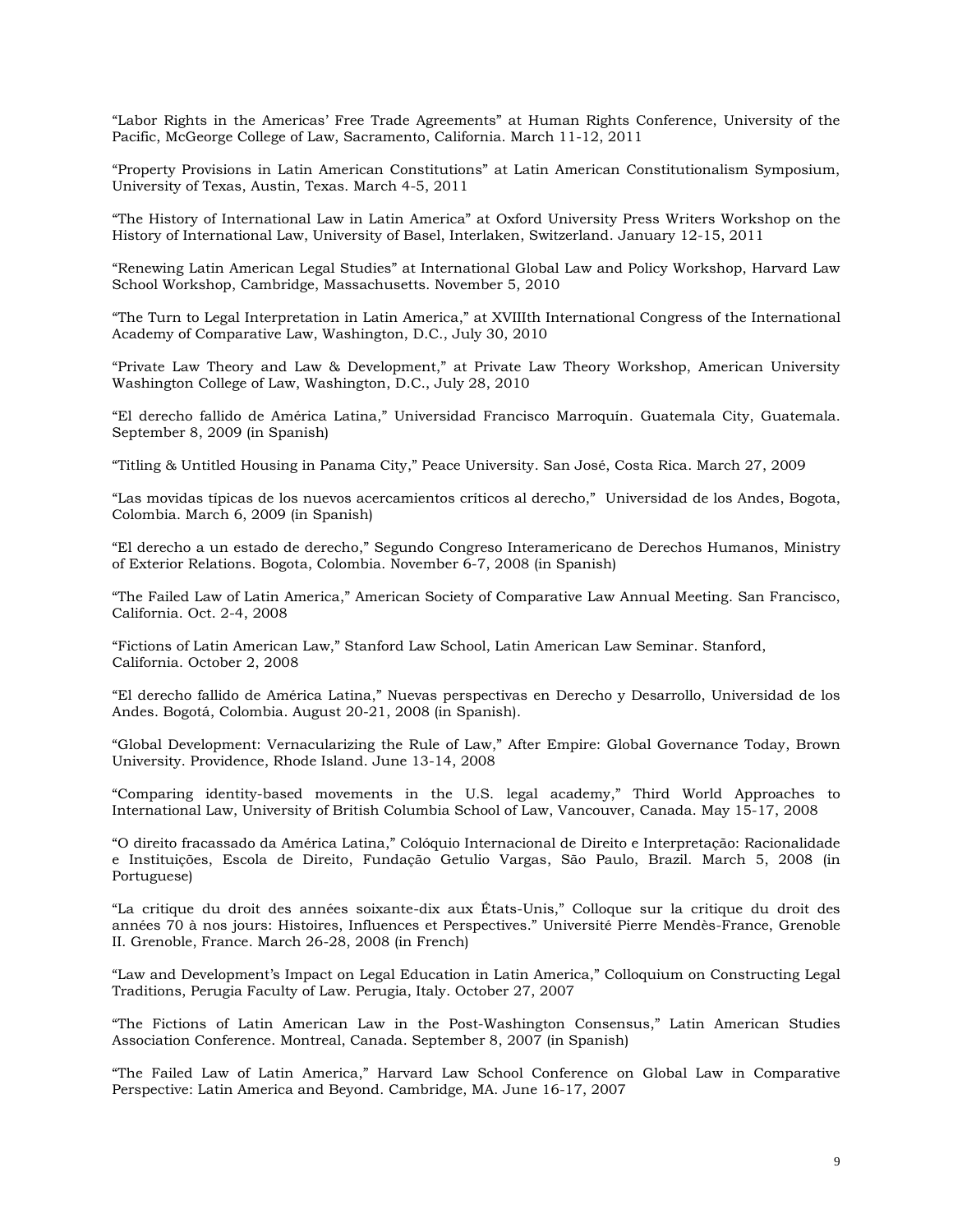"Writing Alejandro Álvarez," Third World and International Law Conference, Albany School of Law. Albany, New York. April 19-21, 2007

"Le paradoxe des droits de l'homme dans les tribunaux des États-Unis," Colloque Commemoratif du 58ème Anniversaire de la Declaration Universelle des Droits de l'Homme. Jeremie, Haiti. December 5-7, 2006 (in French)

"La enseñanza del derecho en Estados Unidos," Lecture at Estudios de los Jueces Civiles y de la Corte Suprema de Costa Rica a la Florida. Training for Costa Rican judges, Center for Administration of Justice, FIU. Miami, FL. December 3, 2005 (in Spanish)

"Building Critical Networks: A Roundtable on South-North Connections," LatCrit Annual Conference. Miami, FL. October 6-10, 2005

"Defining Development in Latin America: A U.S. Perspective," South-North Exchange, Inter-American University School of Law. San Juan, Puerto Rico. December 9, 2004

"Internationalization: The Threat to Latin American Progressivism," Progressive Lawyering Conference, Northeastern University School of Law. Boston, MA. November 6-8, 2003

"The Law and Development Movement: Latin American Reception," Harvard Law School Conference on Law and Economic Development: Critiques and Beyond. Cambridge, MA. April 12-13, 2003

"Re-assessing Law and Development in Latin America," The Globalization of Modern Legal Thought: Production and Reception 1850-2000. Harvard Law School. Cambridge, MA. April 13, 2002

"Potential Contributions to LatCrit Theory from Latin America," LatCrit Conference. Gainesville, FL. April 27, 2001

"Disagreements of International Law," Conference on Social Change in Colombia, University of Wisconsin-Madison. Madison, WI. March 23, 2001

"Negotiating Peace in Colombia," Latino/a Student Cultural Center, Northeastern University. Boston, MA. April 9, 2001

"¿Puede el derecho internacional ayudar al proceso de paz colombiano?" Lecture at Coloquio Colombiano. Cambridge, MA. November 3, 2000 (in Spanish)

"Can International Law Help? An Analysis of the Colombian Peace Process," New Scholarship in International Public and Private Law Conference. The Hague, Netherlands. July 22-23, 2000

"Enfoques Latcrit sobre el conflicto en Colombia," Second Annual LatCrit Summer Colloquium on Spain, the Americas, and Latinas/os: International and Comparative Law in Triangular Perspectives. Málaga, Spain. July 12-13, 2000

"René David's own Masters of Comparative Law," Conference on Rethinking the Masters of Comparative Law, Northwestern University, School of Law. Chicago, IL. March 19, 2000

"Native Informants and Foreign Observers," Conference on Latin American Legal Scholarship at Harvard Law School. Cambridge, MA. March 11, 2000

"International Law's Role in the Colombian Peace Process," European Law Research Center, Harvard Law School. Cambridge, MA. November 16, 1999

"Issues surrounding Colombia's Peace Negotiations," Lecture at Latino/a Students Cultural Center at Northeastern University. Boston, MA. November 9, 1999

"Teoría & práctica: el proceso de paz en Colombia," Social Justice Conference sponsored by Javeriana, Externado de Colombia and Rosario Universities. Bogotá, Colombia. October 27, 1998 (in Spanish)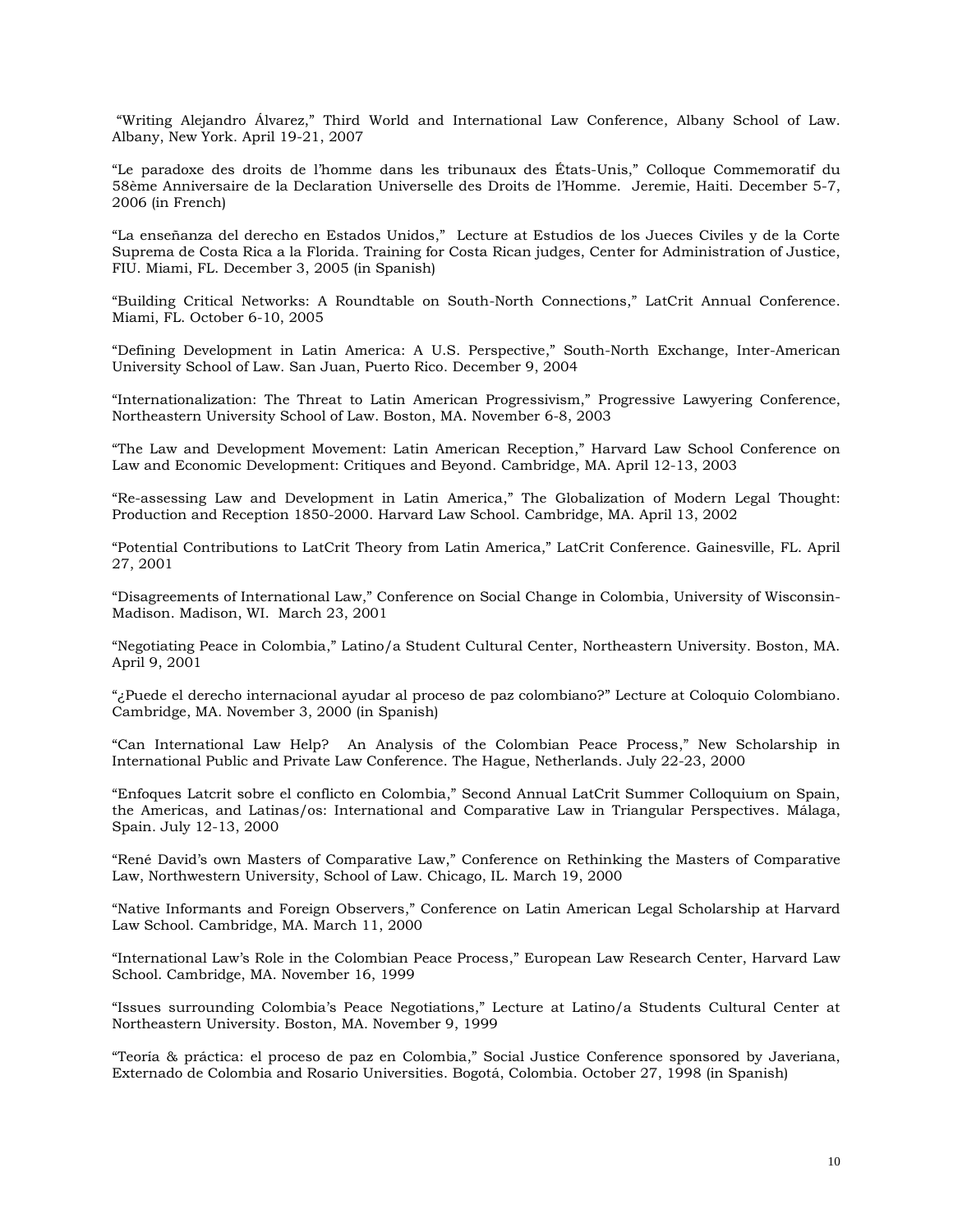"Nociones formales de la soberanía," Conference on Law and Armed Conflict, International Committee for the Red Cross, La Javeriana University, Bogotá, Colombia. October 22, 1998 (in Spanish)

"Las ficciones del derecho latino-americano," Lecture at the Instituto Pensar. Bogotá, Colombia. October 7, 1998 (in Spanish)

"Los cánones del pensamiento jurídico estadounidense," Taught one-week intensive seminar at Los Andes University. Bogotá, Colombia. June 1997 (in Spanish)

"Enforcement Provisions Under Unidroit's Principles for International Commercial Contracts," Universidad Panamericana. Mexico City, Mexico. November 12, 1996

"The Two Faces of Latin American Law: A Critique of Comparative Law," Conference on Legal Philosophy, Universidad Externado. Bogotá, Colombia. August 13, 1996 (in Spanish)

"The Problem with Internationalization," AALS Annual Conference, Joint Panel of North American Cooperation and Graduate Program Sections. San Antonio, Texas. January 4, 1996

"Assimilation in Western Law," Conference on Post-colonialism, Law and Development, Critical Race Theory and Comparative Law, Harvard Law School. Cambridge, MA. December 5, 1995

"Latin American Constitutional Thought in the Nineteenth Century," David Rockefeller Center for Latin American Studies, Harvard University. April 29, 1995

"The New Agenda in Comparative Law," Conference on the Market, the Sovereign & Culture, Connecticut School of Law. Hartford, CT. April 9, 1995

"The Battle against Formalism: A Comparative Advantage of U.S. Legal Education," Universidad Anahuac de Xalapa. Xalapa, Mexico. November 18, 1994

"Latin American Scholarship of Law and Sociology," Latin American representative to Conference on Socio-Legal Studies, International Institute for the Sociology of Law. Oñati, Spain. June 8-10, 1994

"Internationalization of the Core Curriculum and Other Interest Group Demands," AALS Conference, Section on Graduate Programs for Foreign Lawyers. Orlando, Florida. January 7, 1994

"Harvard's Project on Graduate Law Study," AALS Annual Conference, Section on Graduate Programs for Foreign Lawyers. San Francisco, CA. January 7, 1993

### **PROFESSIONAL ACTIVITIES**

Member, Advisory Board, Institute for Global Law and Policy, Harvard Law School, 2010-present

Member, Board of Directors, Association for the Study of the Cuban Economy, 2020 – present

Member, Prize Committee, American Society of Comparative Law, 2016 – present

Associate Member, International Academy of Comparative Law, 2015 – present (elected by membership)

Member, Editorial Board, Comité Editorial de Ediciones Olejnik, academic publisher in Argentina and Chile, since 2017.

Member, Editorial Board, *Precedente: Anuario Jurídico,* law journal of the Universidad ICESI, Faculty of Law and Social Sciences, Cali, Colombia. Since January 2013.

Member, Steering Committee, International Ph.D. in Law, University of Perugia, Italy, since Spring 2009.

Member, International Advisory Committee, Brown University, 2008-09.